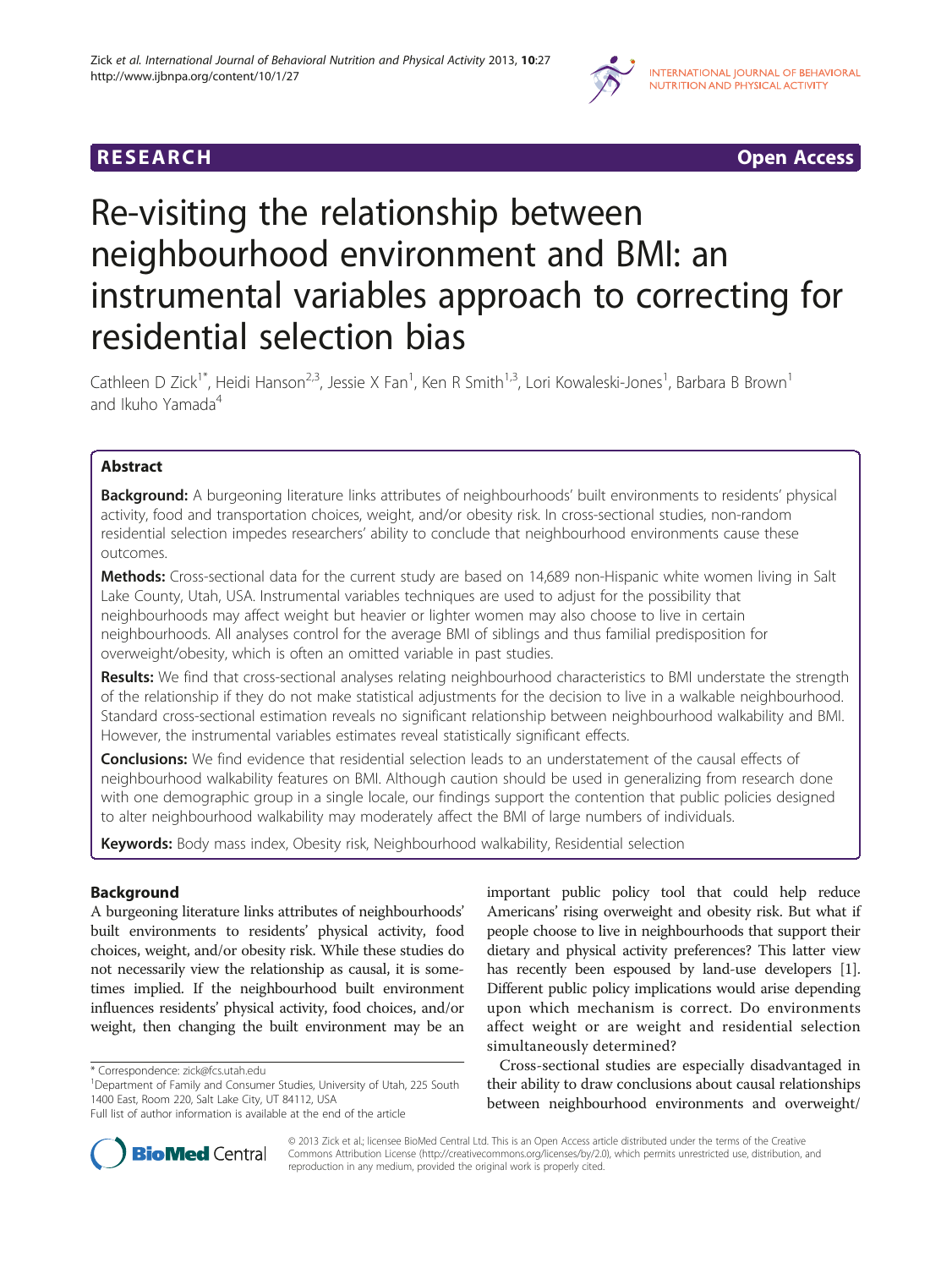obesity risk. Analyses of non-experimental data gathered at a single point in time have the potential to contain residential self-selection biases [[2\]](#page-8-0). As such, they may misstate the underlying causal relationship between neighbourhood environments and health-related outcomes such as physical activity, transportation mode choices, dietary intake, and/or healthy body weight. Although authors typically note this cross-sectional limitation [\[3](#page-8-0)-[5](#page-8-0)], rarely do they invoke any of the statistical techniques designed to adjust for such self-selection.

Cross-sectional estimates of the association between neighbourhood walkability (measured by a range of variables) and BMI are typically small and statistically significant. For instance, in an analysis of adolescents' BMI, Ewing and his colleagues find that a one unit increase in a county level sprawl index (i.e., a change toward more compact development) is significantly associated with a .003 decline in an adolescent's risk of being overweight, holding other factors constant [[6\]](#page-8-0). These very modest sprawl effect sizes are also found in studies of adults [[7,8](#page-8-0)]. While the estimated effects of neighbourhood characteristics on BMI are small, the relationships are nonetheless important from the perspective of policymakers as changes in neighbourhood characteristics have the potential to affect the weight of thousands of residents.

Researchers typically acknowledge that residential selection may confound estimates of the causal relationship between the built environment and behaviours associated with healthy body weight. When available, they exploit the time ordering of longitudinal data to generate improved estimates of causal effects. The results of these longitudinal studies are mixed. Some studies find little or no evidence of a causal relationship between the built environment and physical activity or healthy body weight [[9](#page-8-0)-[11](#page-8-0)] while others find evidence of a reciprocal causal relationship, supporting both environmental and selection influences [[7,8,12-16](#page-8-0)]. Investigations that compare cross-sectional analyses with longitudinal assessments find that statistical relationships between the built environment and physical activity or healthy body weight, sometimes change from significant to insignificant or vice versa when moving from crosssectional to longitudinal analyses [\[6,10,17,18](#page-8-0)]. This mixed evidence may reflect the small, sometimes idiosyncratic samples that often form the basis of these investigations. Regardless of the reasons, the existing longitudinal studies provide no clear consensus on the causal relationship between the built environment and physical activity, transportation mode choice, and/or healthy body weight.

Perhaps not surprisingly, there are a large number of cross-sectional studies that investigate the built environment and various outcomes related to healthy weight. According to recent reviews, few of these studies adopt procedures to assess the effects of residential selection [[19,20\]](#page-8-0). The few cross-sectional studies that do make

adjustments adopt one of two general strategies. The first strategy is to use information about residential preferences to disentangle the cross-sectional relationships. Most often this information is acquired through survey questions (e.g., asking about the importance of having stores within walking distance of one's home). Variables measuring these preferences are included as controls in the empirical work that relates features of the built environment to the outcomes of interest [\[18,21-27\]](#page-8-0). Infrequently, researchers have attempted to adjust for residential preferences by controlling for unobserved heterogeneity [[28](#page-8-0),[29\]](#page-8-0) or by comparing the estimates for individuals who can act on their residential preferences (e.g., young adults) to individuals who are far less able to act on their preferences (e.g., adolescents) [\[30\]](#page-8-0).

Most of the studies that make use of preference information are focused on questions regarding how the built environment affects transportation choices [[24,25,29,31](#page-8-0)] and consequently they are only marginally relevant to our outcome of interest. More germane to the question at hand are studies where the outcome is physical activity and/or some measure of healthy body weight. These studies report that the relationship between the built environment and physical activity/BMI declines in magnitude and statistical significance once one adjusts for preferences [\[14,23,28,30\]](#page-8-0).

Results of studies that rely on direct questions represent some progress in addressing the residential selection issue. But, as Mokhtarian and Cao [[32\]](#page-8-0) highlight, such surveys may be trading off smaller sample size for greater detail on residential preferences. In addition, direct questions used to map residential preferences may generate new sources of bias if respondents' answers are prone to error because post-relocation preferences are distorted by memory, dissonance reduction, and/or social desirability, or if preferences are endogenous with residential selection.

Often researchers working with cross-sectional data do not have measures of residential preferences or they may conclude that the measures they do have are subject to the measurement biases described above. In those instances, analysts turn to statistical strategies to control for residential selection bias. Several statistical methods have been proposed to make this adjustment in the cross-section including propensity scores and structural equation modelling [\[12,29,32\]](#page-8-0). Propensity scores create equivalent groups of "treatment" and "control" individuals by matching groups on multiple sources of differences under the assumption that there is no correlation between the unobservable characteristics and the outcome of interest (i.e., BMI). Structural equations modelling, often utilizing a two-stage least squares or a full-information maximum likelihood approach, corrects for selection by the use of variables called instruments. By definition, the instruments must be variables that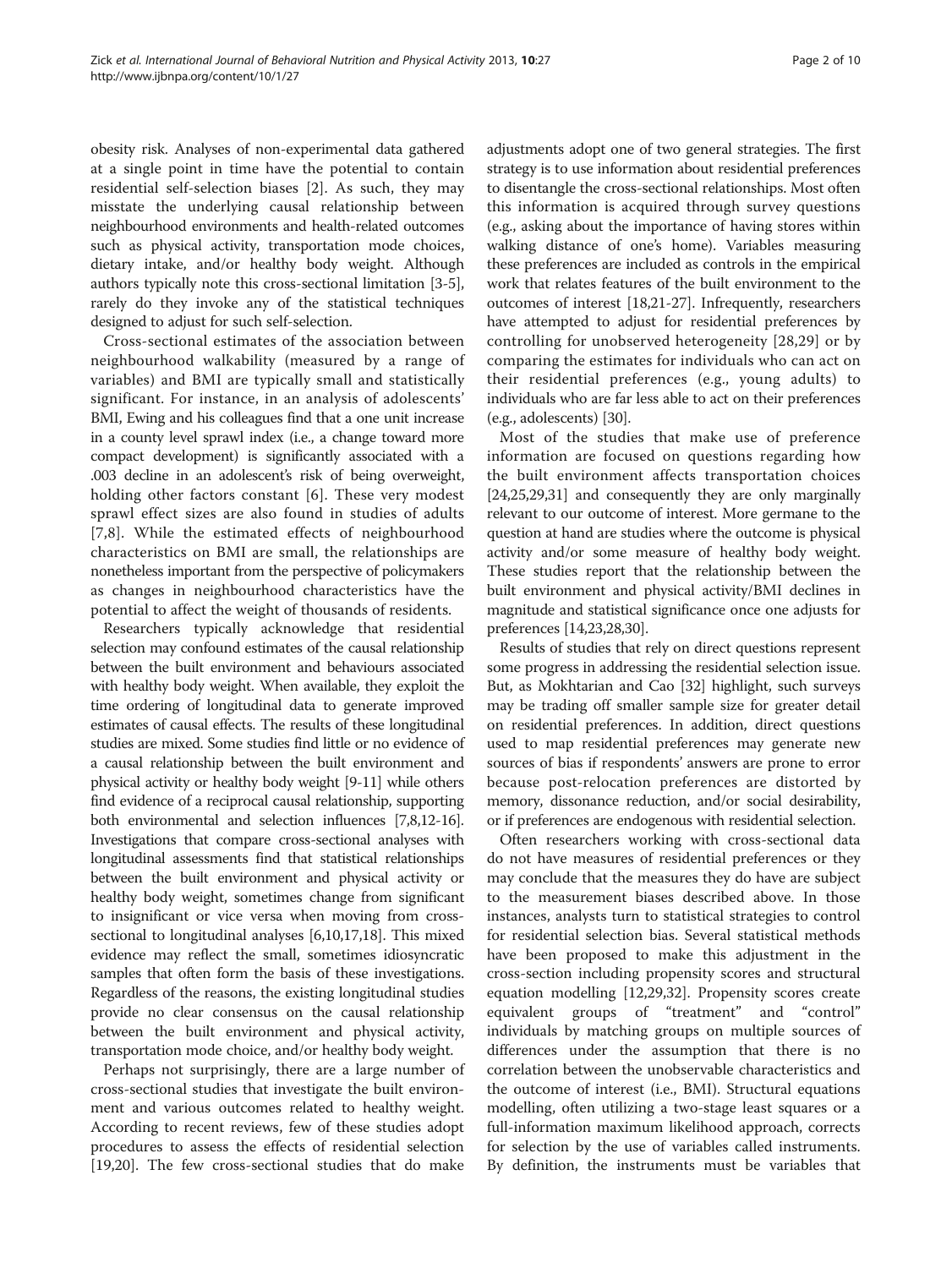relate to proposed predictors, such as choice of neighbourhood, but not to outcomes, such as BMI. Both approaches have advantages and disadvantages [[32,33](#page-8-0)] and the approach selected is often based on data availability.

In the current study, we build on the existing literature that makes use of cross-sectional data to assess the causal effect of neighbourhood characteristics on BMI by incorporating corrections for residential selection using an instrumental variables modelling approach. Specifically, we make use of two-stage least squares techniques to adjust for the possible endogeneity of neighbourhood selection and BMI. We ask whether and to what extent controlling for the effect of residential selection alters our estimates of neighbourhood walkability effects on BMI and overweight/ obesity risk. We discuss the implications of our findings for researchers and policymakers concerned about reducing Americans' overweight/obesity risk.

# Methods

### The model

Our empirical work is informed by household production theory [\[34](#page-8-0)[-36\]](#page-9-0). Proponents of this theoretical framework argue that the choice to live in a walkable neighbourhood is likely a function of a range of factors including life cycle stage, housing amenities, housing costs, proximity to institutions such as schools, work, and churches, and preferences regarding physical activity. Likewise, an individual's weight is hypothesized to be influenced by myriad factors including heredity, norms regarding diet and exercise developed in childhood, food availability within a neighbourhood, and the opportunities to be physically active. In this context, neighbourhood features influence the choices people make about what they eat and/or how physically active they are, which in turn affect BMI. The key insight gained from this model is that choices about residing in a neighbourhood with many or few amenities that support physical activity and choices about weight status are hypothesized to be simultaneously determined. In the absence of correcting for such simultaneity, theory suggests that the parameter estimates of empirical models will be biased because of residential self-selection.

Mathematically, most cross-sectional models assessing the effects of neighbourhood characteristics on BMI implicitly use the following general form to test hypotheses:

$$
BMI = b\left(R, D\right) + e \tag{1}
$$

where BMI is the body mass index, R is a summary measure of neighbourhood walkability characteristics hypothesized to affect BMI, D is a vector of biodemographic variables that are hypothesized to affect individual BMI and residential selection (e.g., genetic and cultural factors, and e is the error term.

If residential selection forces not captured in D exist, then the ordinary least squares (OLS) parameter estimates associated with R in equation (1) will be biased and inconsistent [[37\]](#page-9-0). This statistical problem arises because R is not independent of e. In the case of residential selection, if individuals elect to live in neighbourhoods that support their preferences for physical (in)activity, then the estimated coefficients associated with R in equation (1) will be biased upward. Alternatively, if individuals elect to live in neighbourhoods that do not support their preferences for physical (in)activity, then the estimated coefficients associated with R in equation (1) will be biased downward. In the former situation there will be a tendency to overstate the impact of residential features on BMI by attributing the selection effect to residential features while in the latter case there would be an understatement of the impact of residential features on BMI.

Household production theory suggests that in the presence of residential selection, the appropriate structural model is:

$$
R = r\left(\underline{\mathbf{D}}, \underline{\mathbf{Z}}\right) + e_1 \tag{2}
$$

$$
BMI = b\left(\mathbf{D}, R\right) + e_2\tag{3}
$$

where

Z is a vector of variables capturing neighbourhood characteristics that influence the decision to live in a walkable neighbourhood but not BMI (e.g., neighbourhood amenities such as churches, schools, demographic make-up of the neighborhood),  $e_1$  is the error term for the residential neighbourhood walkability equation,  $e_2$  is the error term for the BMI equation, and  $e_1$  and  $e_2$  are correlated.

All other variables are defined as before. If Z contains more than one variable, then the structural model denoted by equations (2) and (3) is over-identified and two-stage least squares or full-information maximum likelihood becomes the optimal estimation strategy.

We elect to use the two-stage least squares estimation in the empirical analyses that follow because we can adjust for the clustering of observations within neighbourhoods using this approach (i.e., by estimating Huber-White standard errors) but not using the full-information maximum likelihood approach<sup>a</sup>. The two-stage least squares approach involves estimating the parameters of the reduced form residential location equation first. From these estimates, a predicted value for neighbourhood walkability,  $R$ , is generated.  $\overline{R}$  replaces R in the list of regressors for structural equation (3) which can then be estimated yielding unbiased coefficients [[37\]](#page-9-0).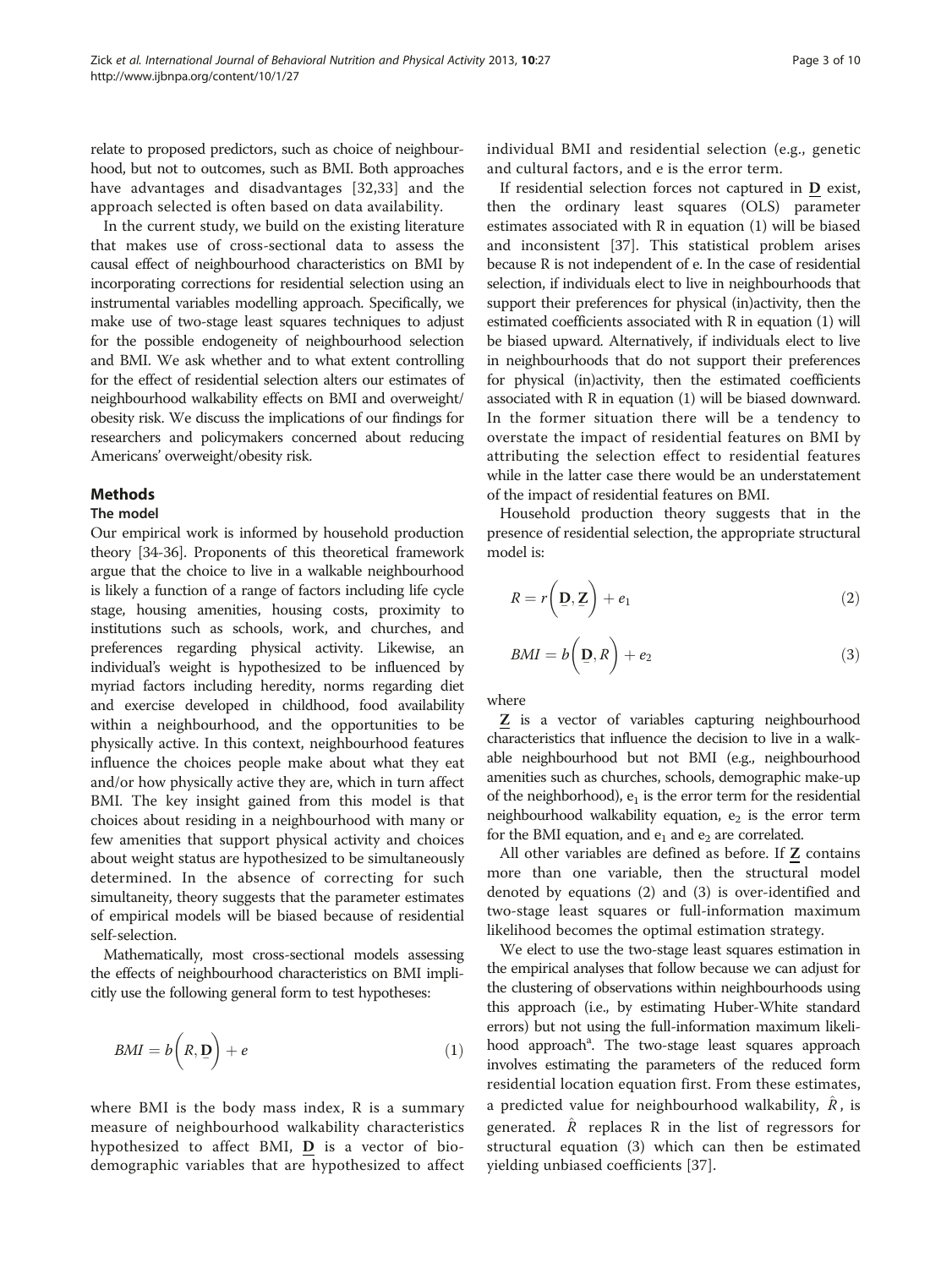# Data: the Utah population database (UPDB)

The Utah Population Database (UPDB) is one of the world's richest sources of linked population-based information used in demographic, genetic, epidemiological, and public health research. It forms the core data source for our empirical work as one of its elements is a complete set of Utah birth certificates from 1942–2008. The birth certificates contain health and socio-demographic information for the mother, the father, and the child. Importantly for the purposes of our analyses, these data contain clinical pre-pregnancy measures of the mother's height and weight used to construct her BMI for a large defined population. In addition, the birth certificates provide residential address information allowing us to locate a woman in a specific neighbourhood at the time of the child's birth. Finally, UPDB and the birth certificates provide information on key measures of D including the mother's age, education, race/ ethnicity, marital status, and siblings' BMI.

The inclusion of a variable measuring siblings' BMI captures both genetic predispositions for overweight/ obesity and the influence of eating and exercise habits acquired in one's family of origin. This potentially important component of D has been absent from all past studies of neighbourhood characteristics and BMI but has been identified as an important covariate in one other study that examined the relationship between social networks and BMI [[38](#page-9-0)].

The information regarding familial relationships in UPDB allows us to link individuals in the current study to both their female and male siblings who have a Utah driver license. The driver license record contains information on self-reported height and weight along with age, gender, and year that the license was issued. For those subjects who have one or more siblings in UPDB, we use this information to construct the average standardized sibling residual BMI (SIBBMI). This variable measures the average number of standard deviations away from the age-year-specific predicted value for siblings with a driver license.

Our sample includes women age 21 or older living in Salt Lake County with a pre-pregnancy BMI between 18.5 and 49.9 who have had a first birth during 1995–2005. We omit young mothers (< age 20) because they are more likely to be unmarried and living in their family of origin making residential selection a non-issue for them [\[30\]](#page-8-0). The sample comprises first birth mothers because discussions about starting a family may lead parents to re-consider their residential choice. The choices parents make because of child-based factors may be a driving force in affecting location decisions that in turn affect maternal BMI. In addition, by limiting the sample to first birth mothers we avoid attributing post-pregnancy weight gain that occurs for many women [[39\]](#page-9-0) to their residential choice. Underweight women (i.e.,  $BMI < 18.5$ ,  $N = 3,784$ ) and extremely obese women (i.e.,  $BMI > 49.9$ ,  $N = 48$ ) are excluded because they may have complicating health conditions that are associated with their extreme weights. The sample includes only white, non-Hispanic women in order to hold race/ethnicity factors constant and we exclude 407 women who are missing geocoded residential information. This study examines the 1995–2005 period because we link the information from the birth certificates to data on neighbourhood characteristics from the 2000 Census for Salt Lake County. Both the full sample  $(N = 35,685)$  and a sample restricted to those women who have one or more siblings with driver license data were examined in order to construct sibling BMI ( $N = 14,689$ ). The substantive results regarding our tests for selection bias are very similar across the two samples. We elect to present the results that control for sibling BMI since it corrects for potential genetic and family-of-origin effects and it is a variable that has been omitted in previous studies that examine the relationship between neighbourhood characteristics and BMI<sup>b</sup>.

From the birth certificate data, clinically measured height and weight information are converted to BMI ([weight in kg]/[height in m]<sup>2</sup>) as well as a categorical measure of overweight/obese (25.0 ≤ BMI ≤49.9) in relation to healthy weight  $(18.5 \leq BMI < 25.0)$ . We also use data from the birth certificates to operationalize the elements of D. Specifically, we have information about the woman's age (AGE), education (EDUC), marital status (MARRIED), and year of her pre-pregnancy weight measurement (BMIYR).

# Linked neighbourhood data

The 2000 U.S. Census contains numerous variables that capture neighbourhood characteristics measured at the Census block group level. The Census block group is a relatively small area (i.e., typically about 1,500 residents, ranging from 300 to 3000) [\[40](#page-9-0)] that approximates a local neighbourhood. We use 550 of the 567 census block groups in Salt Lake County, Utah, eliminating 17 block groups because they are at the periphery of the county (e.g., including mountainous areas) and have very few residents who meet our sample requirements.

Key to our analysis is the identification of a summary measure of residential walkability selection, R. We construct a factor score of neighbourhood walkability based on measures of land use diversity, population density, and neighbourhood design features, the so-called 3-D's identified in past research (see [\[20](#page-8-0)] for a review). Specifically, the 3-D block group measures used to construct the factor scores are presented in Table [1](#page-4-0). We follow past research in defining the central business district (CBD) and measure each individual's proximity as the network distance between the centroid of each block group to the closest street intersection in the CBD measured in miles. The remaining variables in Table [1](#page-4-0) are based on the 2000 U.S. Census.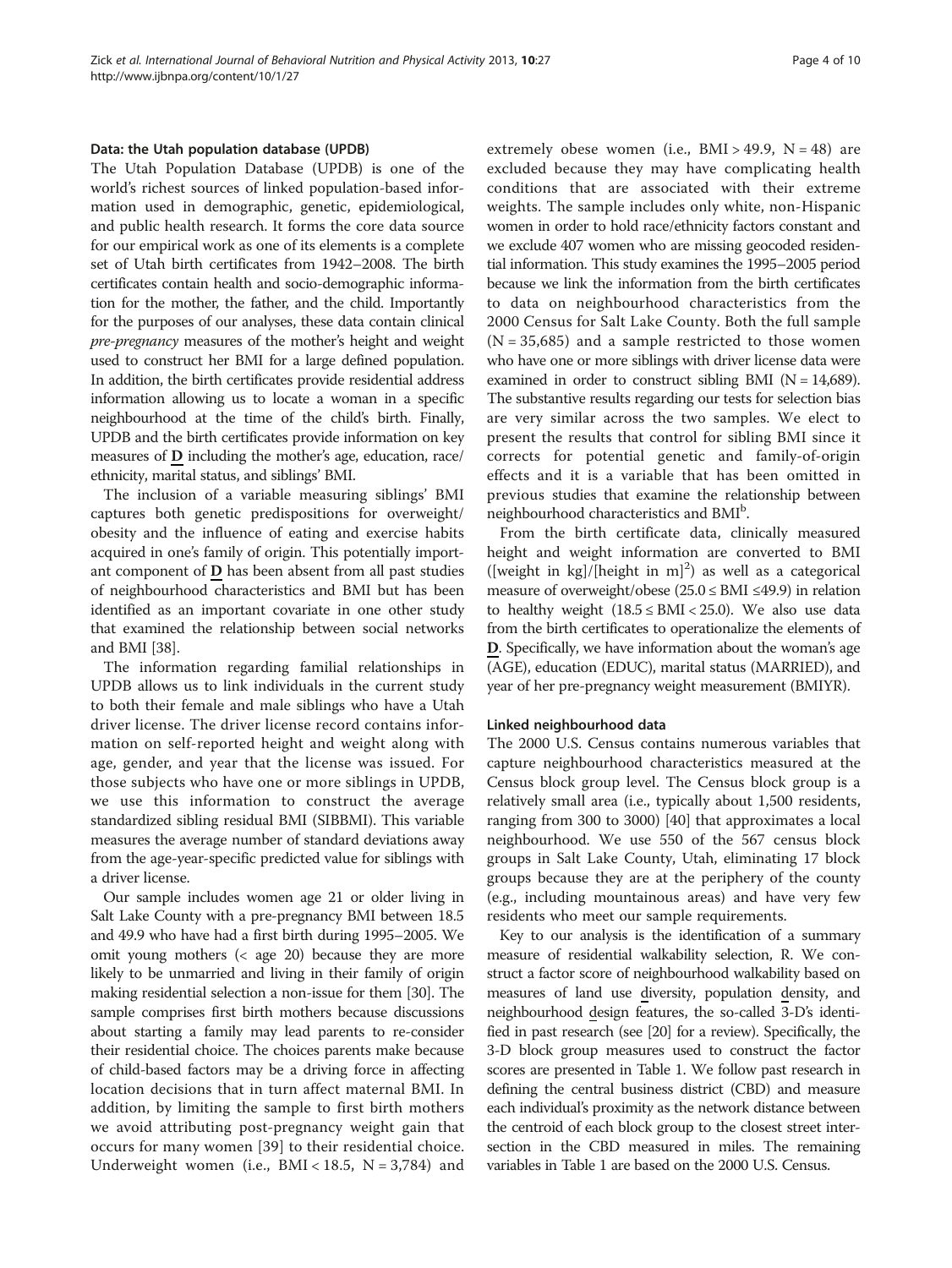| Dimensions of neighbourhood walkability<br>measured at the block group level | Grand mean<br>$(N = 550)$ | Mean for block groups in lowest<br>factor score quartile ( $N = 138$ ) | Mean for block groups in highest<br>factor score quartile ( $N = 138$ ) | Factor<br>loadings |
|------------------------------------------------------------------------------|---------------------------|------------------------------------------------------------------------|-------------------------------------------------------------------------|--------------------|
| Proximity to Central Business District (miles)                               | 14.17                     | 23.00                                                                  | 4.66                                                                    | 0.30               |
| Population Density (residents/sg mile)                                       | 5.639.51                  | 3,702.62                                                               | 7.472.63                                                                | 0.17               |
| Proportion Who Walk to Work                                                  | 0.02                      | 0.01                                                                   | 0.06                                                                    | 0.24               |
| Proportion Who Bike to Work                                                  | 0.01                      | 0.00                                                                   | 0.02                                                                    | 0.21               |
| Proportion Who Take Public Transit to Work                                   | 0.04                      | 0.02                                                                   | 0.08                                                                    | 0.24               |
| Median Age of Housing (yrs)                                                  | 29.08                     | 12.79                                                                  | 46.12                                                                   | 0.26               |

<span id="page-4-0"></span>Table 1 Factor pattern for neighbourhood walkability variables

The factor scores presented in Table 1 were derived from a confirmatory factor analysis where only one factor was theorized. The analysis resulted in a standardized Cronbach's alpha of 0.78, which is above the minimum acceptable level of reliability [\[41\]](#page-9-0). The factor scores distinguish high walkable neighbourhoods from low walkable neighbourhoods as shown in the columns that contrast the means for the highest quartiles from the means for the lowest quartiles. In comparison with neighbourhoods that have high factor scores, neighbourhoods with low factor scores are farther away from the central business district, have lower population density, have a smaller proportion of residents who use public transit or active modes of transportation to commute to and from work, and have a younger housing stock.

The Z variables are expected to influence the choice of living in a walkable neighbourhood but not BMI. The census block group measures of residential features that fall in this category include number of churches (NCHURCH), number of schools (NSCHOOL), and the proportion of the neighbourhood population under age 16 (UNDER16). Data for the number of churches come from the Utah's State Geographic Information Database (SGID) [[42\]](#page-9-0). Counts of the number of schools within a block group are drawn from the Utah State Office of Education [\[43](#page-9-0)]. The proportion of the population in the census block group who are under age 16 comes from the 2000 Census [[40](#page-9-0)].

To protect confidentiality of individuals in the UPDB, the UPDB staff linked all UPDB data to the census block group information using Universal Transverse Mercator (UTM) coordinates. They then provided the researchers with a data set without names or individual addresses. Use of the data for this project has been approved by the University's Resource for Genetic and Epidemiologic Research Committee and the University's Institutional Review Board.

# The analyses

Our data allow us to operationalize and test the following alternative structural models of neighbourhood walkability and BMI. In the first model, tested in equation 4 below, there is no allowance for residential

selection effects. The neighbourhood's walkability factor score is hypothesized to affect BMI as neighbourhoods with higher factor scores are hypothesized to have a constellation of features that promote greater physical activity (e.g., a diversity of destinations as approximated by the proportion of residents who walk to work). In addition to the neighbourhood walkability factor score, we hypothesize that a woman's BMI is influenced by bio-demographic factors including age, education, marital status, calendar year (reflecting the secular upward trend in BMI), and average familial BMI as measured by the average standardized residual BMIs of a woman's siblings. We include both age and age-squared to allow for nonlinearity in age effects. Thus, the estimated structural equation for the first model is:

$$
BMI = b(AGE, AGESQ, EDUC, MARKIED, BMIYR, SIBBMI, RESWALK)
$$
\n(4)

The second model allows for choice of a walkable neighbourhood residence and BMI to be simultaneously determined. With this modification, the two-stage least squares estimation model becomes:

$$
RESWALK = r(AGE, AGESQ, EDUC, MARRIED, BMIYR, SIBBMI, NSCHOOL, NCHURCH, UNDER16)
$$
\n
$$
(5)
$$

$$
BMI = b(AGE, AGESQ, EDUC, MARRIED, BMIYR, SIBBMI, RESWALK PREDICTED)
$$
\n(6)

Estimation of the above system of equations is done in two stages. In stage one, equation (5) is estimated as a function of all of the exogenous regressors in the system. The predicted values from this first stage estimation are then included in place of the actual walkability factor scores in the second stage regression. We test for endogeneity, the strength of our instruments, and the independence of the instruments from BMI – all of which help us to assess if the instrumental variables approach should be preferred. The models are then re-estimated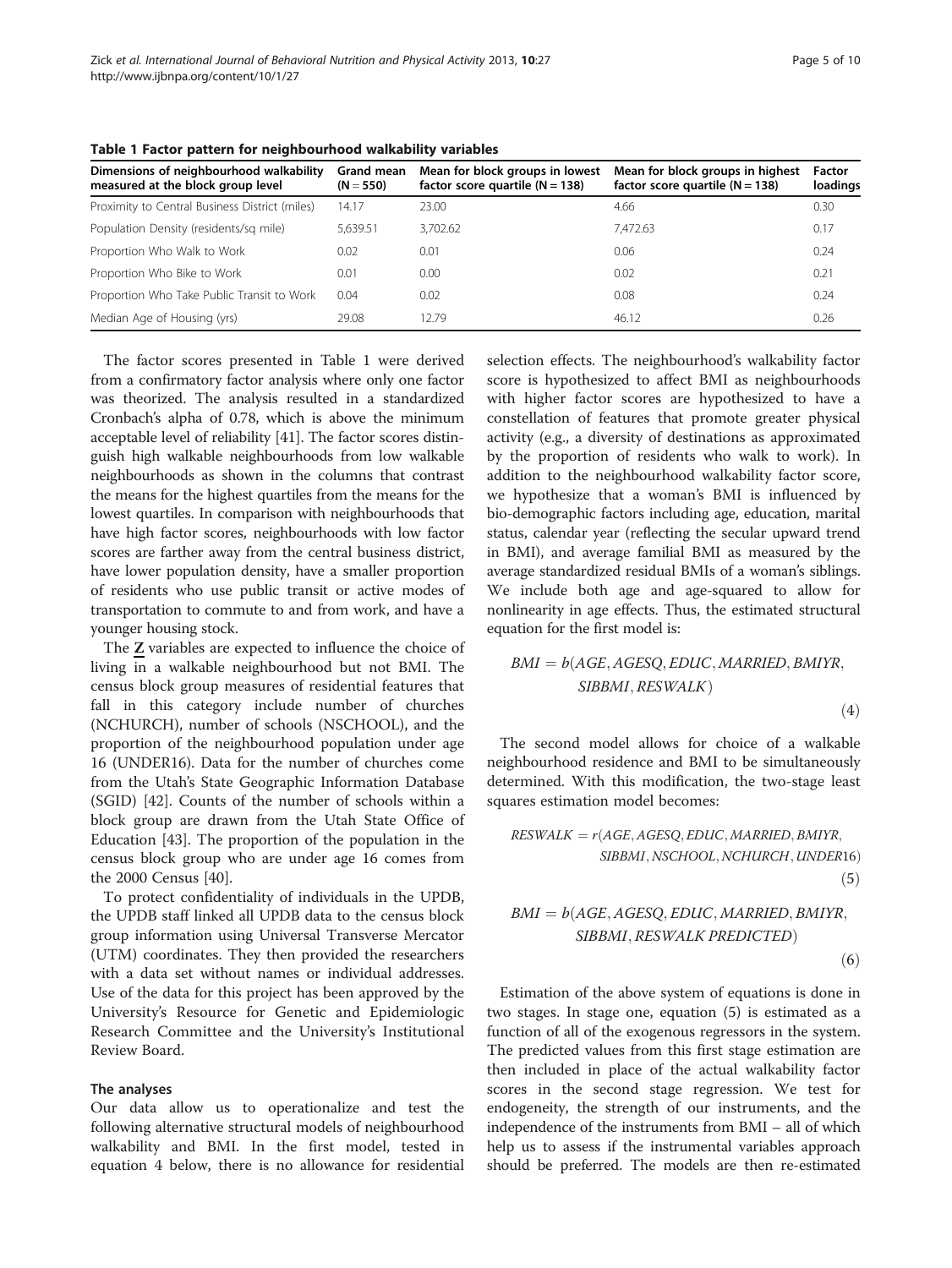with the qualitative dependent variable that measures whether the woman is overweight/obese. Analyses are done using STATA 11.0 IVREGRESS and REGRESS procedures with adjustments made for Census block group sample clustering.

# Results

Descriptive information for all of the variables we use in the analyses is shown in Table 2. Women's average BMI prior to the first pregnancy is slightly more than 24 and almost one-third of the women are overweight or obese. The typical woman is married, age 25.5 and has approximately 14 years of schooling. Most neighbourhoods in which these women live have one school and one church. Almost a quarter of the neighbourhood residents are under age 16.

Our first step in the multivariate analyses is to test for the endogeneity of RESWALK and BMI. This involves estimating the reduced form equation where RESWALK is the dependent variable. The residuals from this equation are then included as an additional regressor in the structural equation estimating BMI [\[44\]](#page-9-0). The resulting Durbin-Wu-Hausman F-statistic generated from this second equation is a measure of endogeneity. For the current application, that F-statistic is  $22.37$  (p < .01), evidence that electing to reside in a walkable neighbourhood and BMI are endogenous which supports our hypothesis.

The next step is to test the strength and independence of those instruments used in the first stage and excluded from the second stage estimation. Given that RESWALK is our only endogenous variable, the strength of the instruments can be assessed by computing the joint significance of Z in the first stage regression using an

|                                                           |  |  | F-Statistic [45]. The resulting F-statistic is $91.87$ ( $p < .01$ ) |
|-----------------------------------------------------------|--|--|----------------------------------------------------------------------|
| suggesting that our instruments are strong and justified. |  |  |                                                                      |

Independence of the instruments is assessed by Hansen's J statistic which has a  $\chi^2$  distribution with degrees of freedom equal to the number of over-identifying restrictions [[44](#page-9-0)]. A statistically significant value suggests that the Z instruments used in the first stage are *not* independent of BMI. In our models, Hansen's J is .08  $(p = .96)$ , indicating that the **Z** instruments are not associated with BMI.

Having satisfied the criteria for using the instrumental variables approach, we now turn to comparing the instrumental variables estimates to the estimates of the traditional single equation BMI model. These alternative estimates appear in Table [3](#page-6-0). The key variable in our alternative models is RESWALK. The estimated coefficient is very small and statistically insignificant. In contrast, the estimated coefficient in the instrumental variables regression is larger and statistically significant. This suggests that empirical investigations of neighbourhood characteristics and BMI that do not account for residential selection may be significantly understating neighbourhood effects. We observe the same pattern of effects and statistical significance in Table [4](#page-6-0) where the outcome is overweight/obesity risk.

What variables are associated with the choice to live in a neighbourhood with a higher block-group walkability score? To answer that question, we turn to Table [5](#page-6-0) which contains the parameter estimates of the reduced form factor score neighbourhood walkability equation. In this table, we see that more churches are associated with a woman's decision to live in more walkable neighbourhoods while the number of schools and the

| Variable        | <b>Definition</b>                                                               | Mean/proportion | <b>Standard deviation</b> |
|-----------------|---------------------------------------------------------------------------------|-----------------|---------------------------|
|                 | Residential walkability and weight measures                                     |                 |                           |
| <b>RESWALK</b>  | Factor score for neighbourhood walkability                                      | $-0.24$         | 0.98                      |
| BMI             | Weight in kg divided by height in meters squared                                | 24.27           | 4.88                      |
| BMIBG $\geq$ 25 | Proportion of the women with a BMI > 25.0                                       | 0.32            | 0.47                      |
|                 | D Variables (Exogenous): Hypothesized to affect BMI and residential walkability |                 |                           |
| AGE             | Age in years                                                                    | 25.58           | 3.98                      |
| <b>EDUC</b>     | Years of schooling                                                              | 13.93           | 1.88                      |
| <b>MARRIED</b>  | $1 =$ married                                                                   | 0.89            |                           |
| <b>BMIYR</b>    | Year of pregnancy $(1 = 1995 11 = 2005)$                                        | 6.02            | 3.12                      |
| <b>SIBBMI</b>   | Average age and year standardized sibling BMI residual                          | $-0.03$         | 0.71                      |
|                 | Z Variables hypothesized to affect residential walkability only                 |                 |                           |
| <b>NSCHOOL</b>  | Number of schools                                                               | 0.61            | 0.90                      |
| <b>NCHURCH</b>  | Number of churches                                                              | 0.91            | 0.87                      |
| LIBRARY         | Presence of one or more public libraries $(1 = yes)$                            | 0.04            | 0.21                      |
| UNDER16         | Proportion of the population $\leq$ Age 15                                      | 0.24            | 0.08                      |

Table 2 Descriptive statistics  $(N = 14,689)$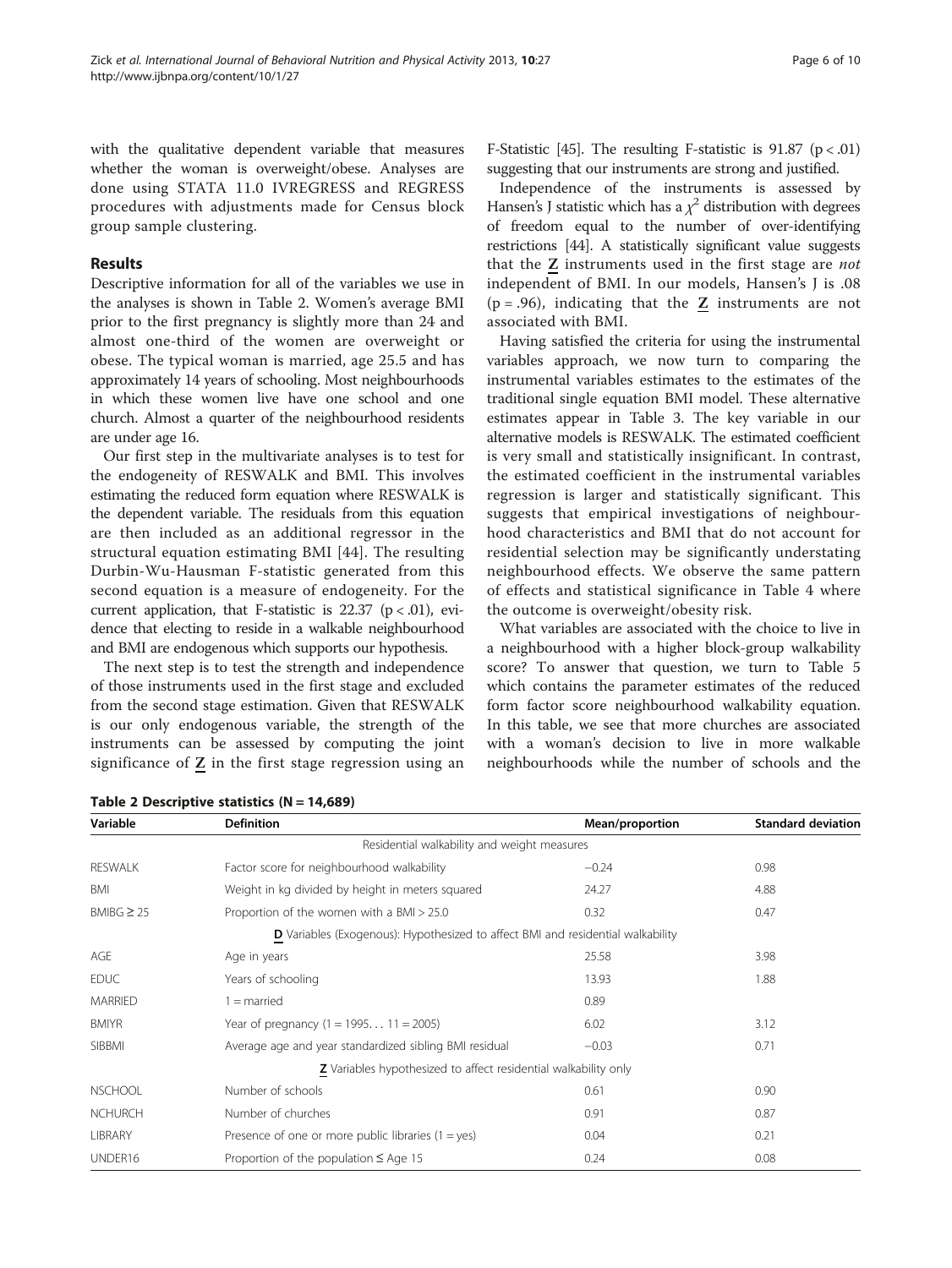### <span id="page-6-0"></span>Table 3 Parameter estimates of the alternative bmi structural model specifications (t statistics in parentheses)

| Independent<br>variables | Instrumental variables<br>regression coefficients<br>(t-statistics) | Least squares regression<br>coefficients (t-statistics) |
|--------------------------|---------------------------------------------------------------------|---------------------------------------------------------|
| <b>INTERCEPT</b>         | 27.96                                                               | 28.21                                                   |
|                          | $(82.41)$ **                                                        | $(83.45)$ **                                            |
| $AGE^a$                  | 0.22                                                                | 0.22                                                    |
|                          | $(16.57)$ **                                                        | $(16.66)$ **                                            |
| $AGE_SQ^a$               | $-0.00$                                                             | $-0.01$                                                 |
|                          | $(-2.71)$ **                                                        | $(-2.89)$ **                                            |
| <b>EDUC</b>              | $-0.31$                                                             | $-0.33$                                                 |
|                          | $(-13.04)$ **                                                       | $(-13.88)$ **                                           |
| <b>MARRIED</b>           | 0.33                                                                | 0.38                                                    |
|                          | $(2.62)$ **                                                         | $(2.97)$ **                                             |
| <b>BMIYR</b>             | 0.09                                                                | 0.10                                                    |
|                          | $(7.54)$ **                                                         | $(8.11)$ **                                             |
| SIBBMI                   | 2.34                                                                | 2.35                                                    |
|                          | $(35.82)$ **                                                        | $(35.75)$ **                                            |
| <b>RESWALK</b>           | $-0.24$                                                             | $-0.00$                                                 |
|                          | $(-3.23)$ **                                                        | $(-0.08)$                                               |
| Adjusted R <sup>2</sup>  | 0.16                                                                | 0.16                                                    |
| F Statistic              | 268.52**                                                            | 267.90**                                                |

 $*$ <sub>\*</sub> $p$  < .05.

<sup>a</sup>Age is centered before creating age squared so as to avoid any possible collinearity problems associated with entering both age and age squared as regressors.

Table 4 Parameter estimates of the alternative structural model specifications for the risk of being overweight/obese

| Independent<br>variables | Instrumental variables<br>odds ratios (95% CI) | Logistic regression<br>odds ratios (95% CI) |
|--------------------------|------------------------------------------------|---------------------------------------------|
| $AGF^a$                  | 1.09                                           | 1.09                                        |
|                          | $(1.07 - 1.10)$                                | $(1.07 - 1.10)$                             |
| AGE $SOa$                | 1.01                                           | 1.01                                        |
|                          | $(1.00 - 1.00)$                                | $(1.00 - 1.00)$                             |
| <b>EDUC</b>              | 0.89                                           | 0.89                                        |
|                          | $(0.87 - 0.91)$                                | $(0.87 - 0.91)$                             |
| <b>MARRIED</b>           | 1.11                                           | 1.14                                        |
|                          | $(0.99 - 1.25)$                                | $(1.01 - 1.28)$                             |
| <b>BMIYR</b>             | 1.04                                           | 1.04                                        |
|                          | $(1.03 - 1.06)$                                | $(1.03 - 1.06)$                             |
| <b>SIBBMI</b>            | 2.37                                           | 2.38                                        |
|                          | $(2.23 - 2.53)$                                | $(2.23 - 2.53)$                             |
| <b>RESWALK</b>           | 0.90                                           | 1.00                                        |
|                          | $(0.83 - 0.97)$                                | $(0.96 - 1.04)$                             |
| McFadden $R^2$           | 0.08                                           | 0.08                                        |

<sup>a</sup>Age is centered before creating age squared so as to avoid any possible collinearity problems associated with entering both age and age squared as regressors.

| Independent variables | Coefficient (t statistic) |
|-----------------------|---------------------------|
| <b>INTERCEPT</b>      | 1.35                      |
|                       | $(7.64)$ **               |
| AGE <sup>a</sup>      | 0.00                      |
|                       | (0.31)                    |
| $AGE_SQ^a$            | 0.00                      |
|                       | (1.36)                    |
| <b>EDUC</b>           | 0.02                      |
|                       | $(2.64)$ **               |
| <b>MARRIED</b>        | $-0.07$                   |
|                       | $(-2.98)$ **              |
| <b>BMIYR</b>          | $-0.02$                   |
|                       | $(-5.83)$ **              |
| <b>SIBBMI</b>         | 0.02                      |
|                       | $(1.82)^*$                |
| <b>NSCHOOL</b>        | $-0.16$                   |
|                       | $(-2.29)$ **              |
| <b>NCHURCH</b>        | 0.10                      |
|                       | $(2.09)$ **               |
| UNDER16               | $-6.76$                   |

# Table 5 Parameter estimates of the reduced form neighborhood walkability equation

 $*$ p < .10  $**$ p < .05.

<sup>a</sup>Age is centered before creating age squared so as to avoid any possible collinearity problems associated with entering both age and age squared as regressors.

Adjusted  $R^2$  0.42 F Statistic 43.79\*\*

proportion of the population under age 16 are inversely related to a woman's decision to live in more walkable neighbourhoods.

#### **Discussion**

Our research suggests that cross-sectional analyses relating neighbourhood characteristics to BMI may understate the strength of the relationship if statistical adjustments for the endogeneity of BMI and neighbourhood walkability are neglected. Few prior studies have focused on residential selection effects. But, the majority of studies conclude that the causal effects of neighbourhood walkability are over-stated rather than understated in studies that do not correct for residential selection bias. Indeed, with the exception of one longitudinal study [\[16\]](#page-8-0), our finding is counter to longitudinal [[6-8,10\]](#page-8-0) and cross-sectional [[30](#page-8-0)] studies that assess residential selection effects as they relate to BMI and/or physical activity.

The behavioural mechanism behind our results is likely complex. It is generally assumed individuals with healthy body weights prefer to live in walkable neighbourhoods or

 $(-10.68)$ <sup>\*\*</sup>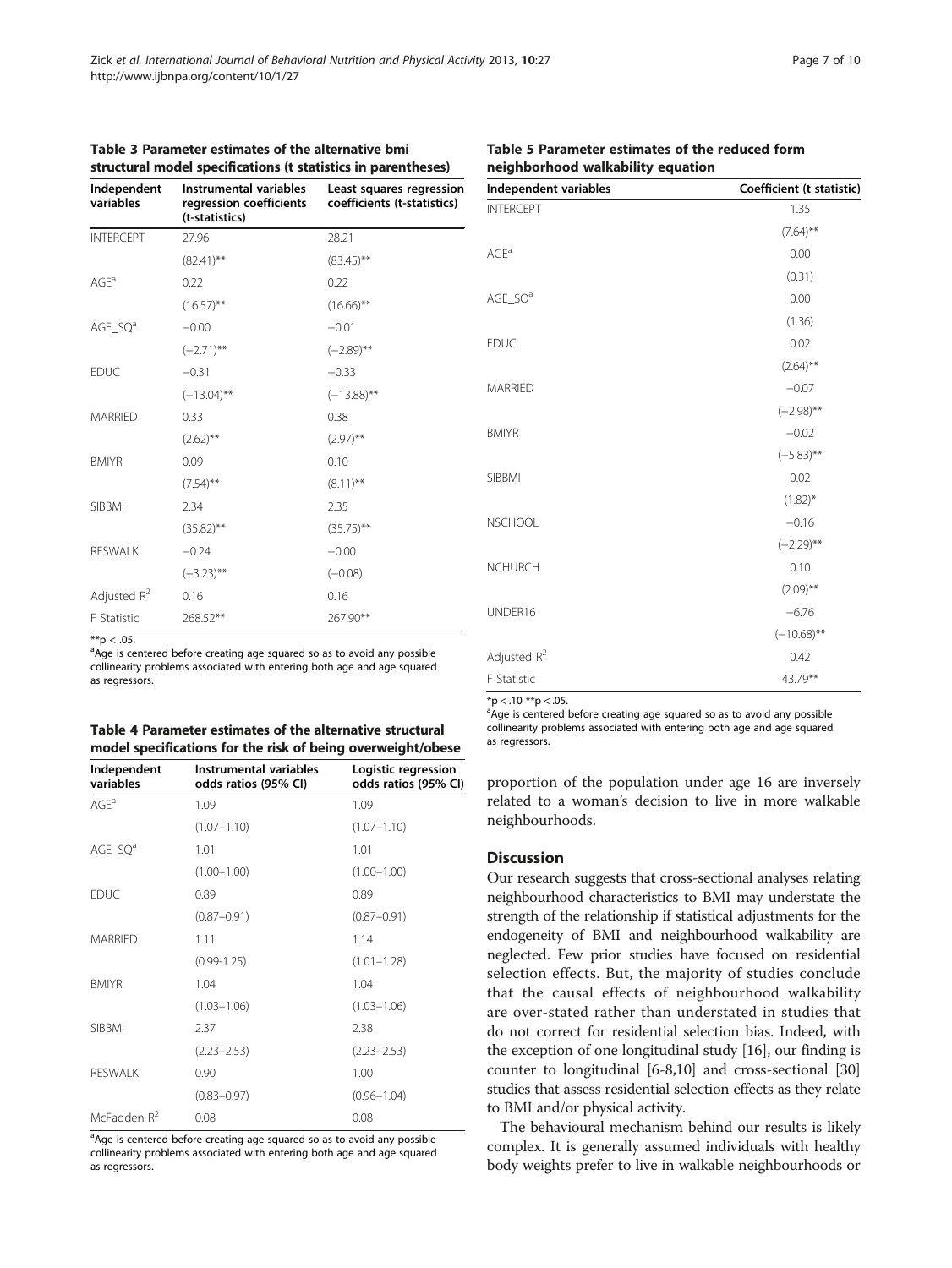prefer to live in neighbourhoods that have characteristics that are highly correlated with walkability. But, to the extent that some walkability features are inversely related to other competing dimensions of neighbourhood choice (e.g., quality of schools, less traffic, lower per square foot housing costs), it is plausible that the selection will operate in reverse. In our estimation, it would appear that number of neighbourhood schools and the proportion of the neighbourhood population under age 16 are inversely related to neighbourhood walkability. If these are competing dimensions of neighbourhoods that first-time mothers have strong preferences for, then these considerations may outweigh any preferences for regulating BMI by living in a walkable neighbourhood. This general point has been made by others [\[16\]](#page-8-0) and we believe it merits further research.

While our study findings are not definitive, we argue that they should not be discounted as the results are robust to a range of alternative instrumental variable specifications (available from the authors upon request). Furthermore, the current analyses differ from past crosssectional analyses in several important ways. First, we use a structural equations modelling approach rather than the more commonly implemented preference measures that may not adequately address the endogeneity issue [\[32\]](#page-8-0).

Second, our analyses are based on a large, but rather select group of individuals from one county and we measure neighbourhood features at the block group level. Our choice of geographic location and neighbourhood scale differs from those used in others studies. In some studies the unit of analysis for neighbourhood features has been the county [\[6-8,10\]](#page-8-0) or zip code [\[15](#page-8-0)], while in other studies it has been a smaller unit within a specific urban/suburban area (e.g., Atlanta, GA, Alameda County, CA) [\[23,28\]](#page-8-0). Previous research suggests that the choice of neighbourhood scale may influence the conclusions drawn regarding the relationship between neighbourhood features and BMI [[46](#page-9-0)]. While it is unclear what the optimal geographic scale is for measuring neighbourhood walkability, a census block group in urban areas is more likely to represent walkable distances than a county or zip code. Moreover, as with other place-specific studies, the generalizability of our findings may be limited. Thus, rather than discounting the current findings, we believe our empirical work reinforces the need for the estimation of additional models with other samples that use statistical controls for residential selection.

Absent the ability to implement randomized field experiments (where individuals are randomly assigned to neighbourhoods), researchers will continue to struggle to answer the question of whether neighbourhood features can facilitate healthy body weight. The best strategy is to implement statistical designs that adjust for residential selection using data from a range of communities. These models should be tested with samples of both men and women and, where the data

allow, attention should be given to the choice of geographic scale for measuring neighbourhood effects. Such research would help to build a consensus regarding the causal relationship between walkable neighbourhoods and BMI.

The results of the current investigation suggest that the residential location choices of young, white, non-Hispanic women in Salt Lake County are likely complicated. Less walkable neighbourhoods also typically have lower housing costs (measured on a per square foot basis), newer homes, newer schools, and more young families. The attractiveness of these neighbourhood features may outweigh walkability considerations for many women.

Our estimates of the absolute effects of a change in neighbourhood walkability on BMI and overweight/ obesity risk are modest. A one unit increase in the factor score (equivalent from moving from a neighbourhood in the 25<sup>th</sup> percentile for walkability to a neighbourhood in the  $74<sup>th</sup>$  percentile for walkability) is associated with a .36 decline in BMI. This translates into about a three pound weight difference for a woman who is 5 feet 4 inches tall. While this is a modest effect size, across the 1500–3000 people living in a typical neighbourhood, the total weight difference could be substantial. Moreover, the change in overweight/obesity risk reduction is larger, with a one unit change in the factor score associated with a 10 per cent reduction in the risk of being overweight/obese. In this context, public policies designed to improve the walkability of new neighbourhoods so as to mimic the walkability features of older neighbourhoods (e.g., decisions regarding public transit routes, the inclusion of trees in street-side landscaping, zoning laws regarding mixed land use) have the potential to affect the incremental BMI of many individuals.

Our estimates also reveal the novel, but not surprising finding, that familial effects on BMI are large, ceteris paribus. Future research should focus on disentangling the genetic components of this relationship from the environmental components. If the environmental components of the family of origin dominate, then this would have implications for the importance of early intervention. That is, if the exercise and eating habits that siblings learn in their families of origin have effects on BMI throughout adulthood, then interventions directed at improving children's physical activity and nutrition habits may generate returns across the entire life course.

# **Conclusions**

We find evidence that residential selection bias understates the relationship between neighbourhood walkability features and BMI. Although caution should be used in generalizing from research done with one group in a single locale, our findings support the contention that public policies designed to alter neighbourhood walkability may moderately affect residents' BMI. Despite the moderate effect size,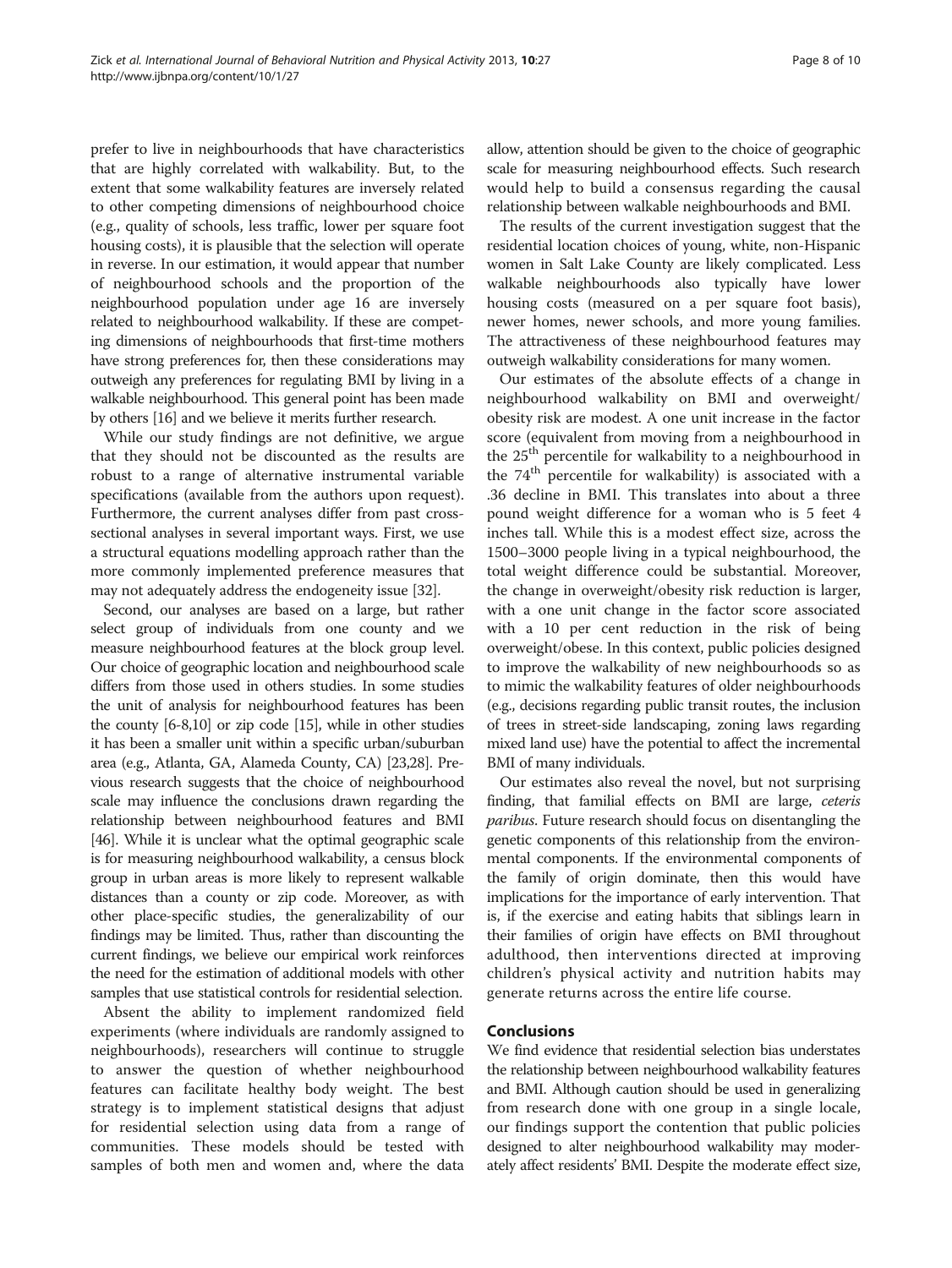<span id="page-8-0"></span>such policies are appealing because they have the potential to affect large numbers of individuals.

# **Endnotes**

We actually estimated both. The coefficients do not differ significantly across the estimation approaches but the standard errors change when we adjust for the clustering.

<sup>b</sup>The results based on the full sample are available from the authors upon request.

#### Competing interests

The authors declare they have no competing interests.

#### Authors' contributions

All authors participated in discussions regarding this research project and contributed to the development of the empirical approach and the interpretation of the results. HH and IY constructed the GIS-based measures that were linked to the data files. CDZ estimated the empirical models, wrote the first draft of the manuscript, and the revision. All authors have read and approved the final manuscript.

#### Acknowledgements

This research was supported in part by NIDDK Grant Number 1R21DK080406-01A1. We are grateful for the constructive comments of two anonymous reviewers.

#### Author details

<sup>1</sup>Department of Family and Consumer Studies, University of Utah, 225 South 1400 East, Room 220, Salt Lake City, UT 84112, USA. <sup>2</sup>Department of Sociology, University of Utah, 225 South 1400 East, Room 220, Salt Lake City Utah 84112, USA. <sup>3</sup>Population Science, Huntsman Cancer Institute, 2000 Circle of Hope, Salt Lake City, UT 84112, USA. <sup>4</sup>Interfaculty Initiative in Information Studies, University of Tokyo, 7-3-1 HONGO, Bunkyo-ku, Tokyo 113-0033, Japan.

#### Received: 8 May 2012 Accepted: 12 February 2013 Published: 20 February 2013

#### References

- Clark MI, Berry TR, Spence JC, Nykiforuk C, Carlson M, Blanchard C: Key stakeholder perspectives on the development of walkable neighbourhoods. Health Place 2010, 16:43–50.
- Oakes JM: Commentary: Advancing neighbourhood-effects research selection, inferential support, and structural confounding. Int J Epidemiol 2006, 35:643–647.
- 3. Owen N, Humpel N, Leslie E, Bauman A, Sallis JF: Understanding environmental influences on walking - Review and research agenda. Am J Prev Med 2004, 27:67–76.
- 4. Smith KR, Brown BB, Yamada I, Kowaleski-Jones L, Zick CD, Fan JX: Walkability and Body Mass Index: Density, design, and new diversity measures. Am J Prev Med 2008, 35:237–244.
- 5. Zick CD, Smith KR, Fan JX, Brown BB, Yamada I, Kowaleski-Jones L: Running to the store? The relationship between neighborhood environments and the risk of obesity. Soc Sci Med 2009, 69:1493–1500.
- 6. Ewing R, Brownson RC, Berrigan D: Relationship between urban sprawl and weight of United States youth. Am J Prev Med 2006, 31:464–474.
- 7. Plantinga AJ, Bernell S: The association between urban sprawl and obesity: Is it a two-way street? J Reg Sci 2007, 47:857-879.
- 8. Plantinga AJ, Bernell S: Can urban planning reduce obesity? The role of self-selection in explaining the link between weight and urban sprawl. Rev Agric Econ 2007, 29:557–563.
- 9. Berry TR, Spence JC, Blanchard C, Cutumisu N, Edwards J, Nykiforuk C: Changes in BMI over 6 years: the role of demographic and neighborhood characteristics. Int J Obes 2010, 34:1275–1283.
- 10. Lee IM, Ewing R, Sesso HD: The built environment and physical activity levels: the Harvard alumni health study. Am J Prev Med 2009, 37:293–298.
- 11. Eid J, Overman HG, Puga D, Turner MA: Fat city: Questioning the relationship between urban sprawl and obesity. J Urban Econ 2008, 63:385–404.
- 12. Boone-Heinonen J, Gordon-Larsen P, Guilkey DK, Jacobs DR Jr, Popkin BM: Environment and physical activity dynamics: The role of residential selfselection. Psychol Sport Exerc 2011, 12:54-60.
- 13. MacDonald JM, Stokes RJ, Cohen DA, Kofner A, Ridgeway GK: The effect of light rail transit on body mass index and physical activity. Am J Prev Med 2010, 39:105–112.
- 14. Handy S, Cao X, Mokhtarian PL: Self-selection in the relationship between the built environment and walking: Empirical evidence from Northern California. J Am Plann Assoc 2006, 72:55–74.
- 15. Gibson DM: The neighborhood food environment and adult weight status: estimates from longitudinal data. Am J Public Health 2011, 101:71-78.
- 16. Boone-Heinonen J, Guilkey DK, Evenson KR, Gordon-Larsen P: Residential self-selection bias in the estimation of built environment effects on physical activity between adolescence and young adulthood. Int J Behav Nutr Phys Activ 2010, 7:70–70.
- 17. Handy S, Cao XY, Mokhtarian P: Correlation or causality between the built environment and travel behavior? Evidence from Northern California. Transp Res Part D: Transp Environ 2005, 10:427–444.
- 18. Berry TR, Spence JC, Blanchard CM, Cutumisu N, Edwards J, Selfridge G: A longitudinal and cross-sectional examination of the relationship between reasons for choosing a neighbourhood, physical activity and body mass index. Int J Behav Nutr Phys Activ 2010, 7:57–57.
- 19. Papas MA, Alberg AJ, Ewing R, Helzlsouer KJ, Gary TL, Klassen AC: The built environment and obesity. Epidemiol Rev 2007, 29:129–143.
- 20. Feng J, Glass TA, Curriero FC, Stewart WF, Schwartz BS: The built environment and obesity: A systematic review of the epidemiologic evidence. Health Place 2010, 16:175–190.
- 21. Cao XY, Handy SL, Mokhtarian PL: The influences of the built environment and residential self-selection on pedestrian behavior: Evidence from Austin, TX. Transportation 2006, 33:1–20.
- 22. Cao XY, Mokhtarian PL, Handy SL: Cross-sectional and quasi-panel explorations of the connection between the built environment and auto ownership. Environ Plan A 2007, 39:830–847.
- 23. Frank LD, Saelens BE, Powell KE, Chapman JE: Stepping towards causation: Do built environments or neighborhood and travel preferences explain physical activity, driving, and obesity? Soc Sci Med 2007, 65:1898–1914.
- 24. Scheiner J: Social inequalities in travel behaviour: trip distances in the context of residential self-selection and lifestyles. J Transp Geogr 2010, 18:679–690.
- 25. Bagley MN, Mokhtarian PL: The impact of residential neighborhood type on travel behavior: A structural equations modeling approach. Ann Reg Sci 2002, 36:279–297.
- 26. Schwanen T, Mokhtarian PL: What if you live in the wrong neighborhood? The impact of residential neighborhood type dissonance on distance traveled. Transp Res Part D: Transp Environ 2005, 10:127–151.
- 27. Sallis JF, Saelens BE, Frank LD, Conway TL, Slymen DJ, Cain KL, Chapman JE, Kerr J: Neighborhood built environment and income: Examining multiple health outcomes. Soc Sci Med 2009, 68:1285–1293.
- 28. Pinjari AR, Bhat CR, Hensher DA: Residential self-selection effects in an activity time-use behavior model. Trans Res Part B: Met 2009, 43:729–748.
- 29. Bhat CR, Guo JY: A comprehensive analysis of built environment characteristics on household residential choice and auto ownership levels. Trans Res Part B: Met 2007, 41:506–526.
- 30. Smith KR, Zick CD, Kowaleski-Jones L, Brown BB, Yamada I, Fan JX: Effects of neighborhood SES and walkability on obesity: Comparing adolescents and young adults to assess selection and causal influences. Soc Sci Res 2012, 40:1445–1455.
- 31. Schwanen T, Mokhtarian P: What affects commute mode choice: neighborhood physical structure or preferences toward neighborhoods? J Transp Geogr 2005, 13:83–99.
- 32. Mokhtarian PL, Cao X: Examining the impacts of residential self-selection on travel behavior: A focus on methodologies. Trans Res Part B: Met 2008, 42:204–228.
- 33. Gibson-Davis C, Foster EM: A cautionary tale: Using propensity scores to estimate the effect of food stamps on food insecurity. Soc Sci Rev 2006, 80:93–126.
- 34. Becker GS: A theory of the allocation of time. Econ J 1965, 75:493-517.
- 35. Becker GS: A treatise on the family. enlargedth edition. Cambridge: Harvard University Press; 1991.